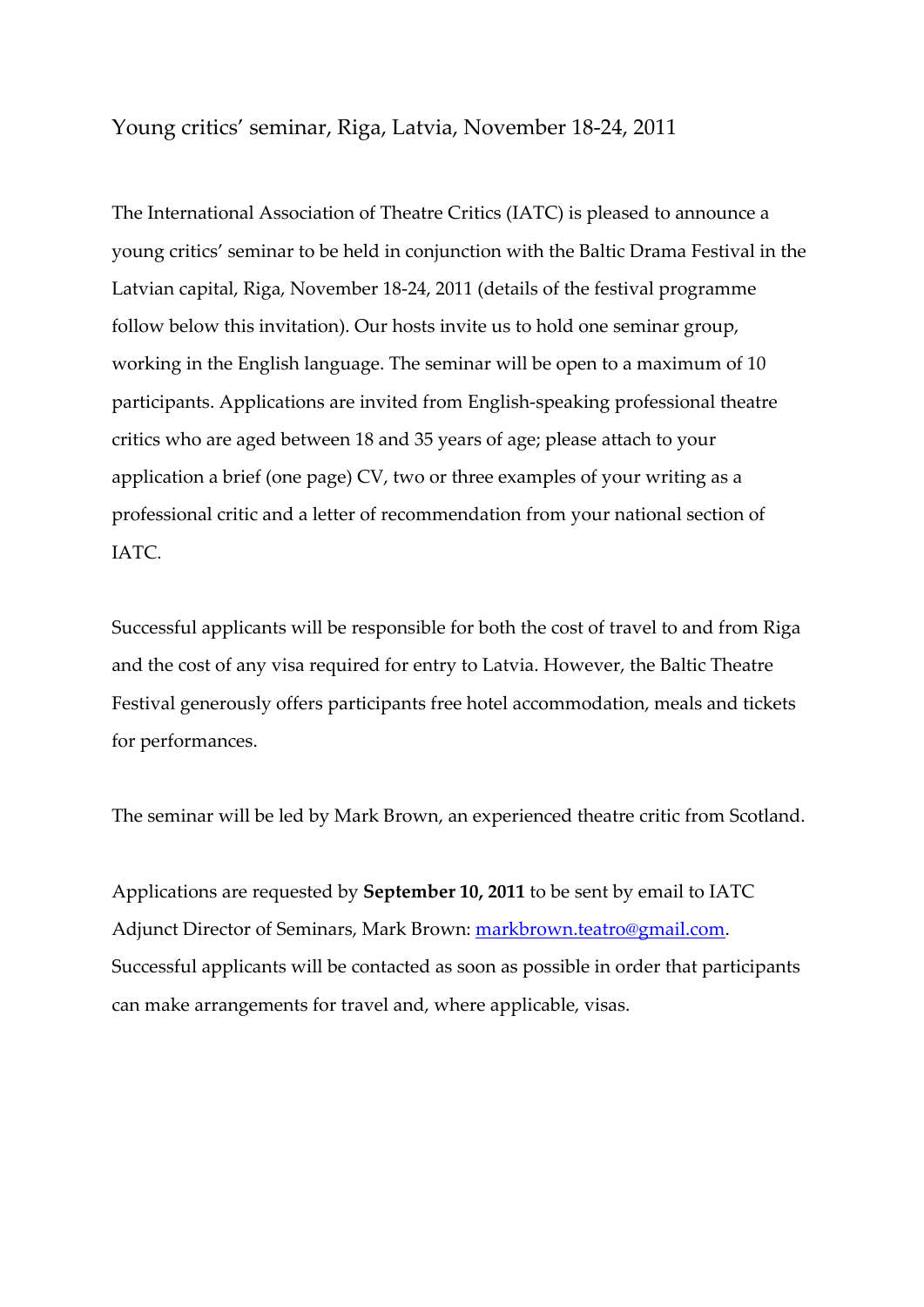

## **Performance Night/SIGHT 2011**

Between November 19<sup>th</sup> and 23<sup>rd</sup> Latvian theatre life anticipates a huge theatre festival, which, for the very first time will combine two events of the theatre life - the annual professional theatre show "Spēlmaņu nakts"(Performance Night) that evaluates the best Latvian Theatres of the previous season, followed by the show of the best plays and the closing ceremony of "Performance Night", and - the Baltic Contemporary Drama Festival "Skats"(Sight), which involves two of the best original plays from each of the participating countries. Combining them together – **"Spēlmaņu nakts/Skats 2011" (Performance Night/SIGHT 2011).** 

The plays of the **"Performance Night"** will be performed on the **19th and 20th of November** in Riga, offering the best nominated plays of Latvian literature and productions that will be announced by the jury just before the Midsummer festival.

**November 20th** will be The Performance Night/Sight **day of Latvian** performances:

 "**Aija After Jaunsudrabins" (Aija pēc Jaunsudrabiņa, The Daile's Theatre**, duration – 2h 30 min.). Director Regnars Vaivars . Performance has based on well-known novel of Latvian classic , Janis Jaunsudrabin' s, story about main heroine Aija, a passionate woman in Latvian countryside, and two men of her life. Regnars Vaivars has turned it into the story and message about eternal search for love and happiness revealing the crisis and transformation of the traditional model of society's system of values, institution of family, etc. Three people – Aija, her husband and lover - are trying to begin a new life but find themselves in fully desperate, hopeless situation.

 **"Ziedonis and the Universe**"( **Ziedonis un Visums, The New Riga Theatre**, duration ~ 2 h 45 min.). Director Alvis Hermanis. This is the middle part of Hermanis' latest research program of national mentality and experience - a trilogy consisting of performances *Black Milk*, *Ziedonis and the Universe* and *Grave-Yard Party* (all in 2010). This project is distinguished from the previous search for Latvian identity by the nostalgic intonation, since it is conceived as a requiem to the retreating, fading Latvian countryside lifestyle, and to the cultural and life values, relationships and practices endangered by the reality of new, expanded European Union.

All three performances are created in theatre's customary style – as compositions of separate scenes based on etudes and actors' stories. *Ziedonis and the Universe* has the figure of outstanding Latvian poet Imants Ziedonis in its center skillfully embodied by Kaspars Znotiņš (*The Prize for The Best Actor of the Year, 2010*) and prompting everyone in the audience to revalue the code of national identity in themselves, solving a serious and at the same time playful discussion about the relationship of artist, society and power, and the past, present and future of Latvians.

**The Estonian and Lithuanian** performance days, accordingly, will be the following **21st and 22nd** of November, when the plays from the range of Estonian and Lithuanian original scripts will be offered.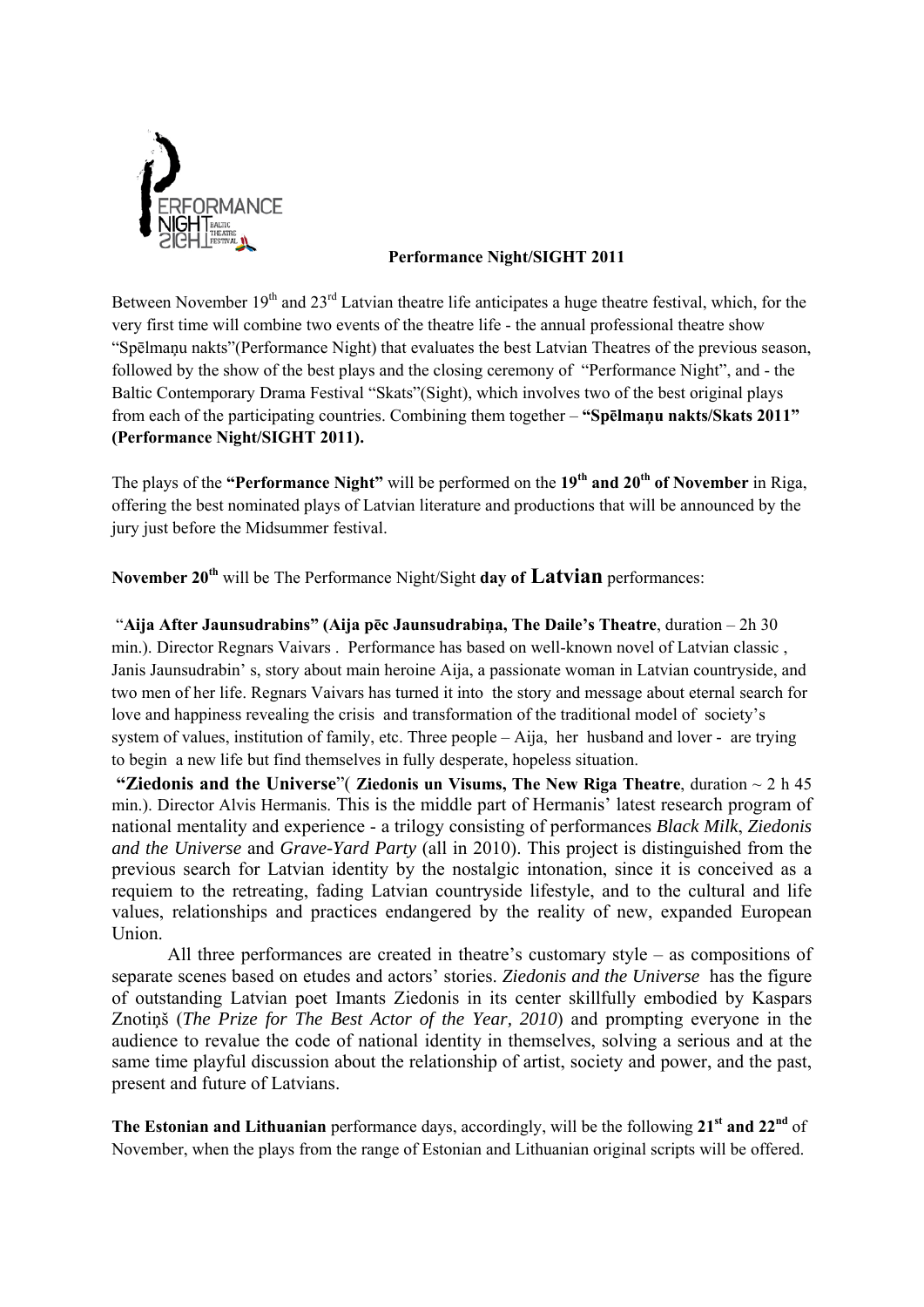## *Estonia*

**"IRD.K" (Tartu New Theatre,** duration – 3 h**).** Author – director - Ivar Pollu. "Ird, K." is the second production of the triology of 20th century Estonian theatre. The main character of the second production (IRD, K., 2010 in GenClub) is director Kaarel Ird, who was the leader of Theatre Vanemuine almost the entire Soviet time (with short breaks from 1940- 1986). Kaarel Ird (1909 - 1986) is one of the most contradictory man in Estonian history of theatre. Scoundrel and communist, director and theatre establisher, without whom the city of Tartu and Vanemuine Theatre wouldn't be as we know them today.

 **"The End" (Von Krahl Theatre,** duration – 1 h 44 min.).*The End* is a production authored by 6 people who have formed the Von Krahl Theatre drama troup for about ten years. The play talks about the end of one world. …*I exist, because I remember. There are two of us here, me and my memory, alone in the middle of this*  dark town. My memory must fit onto the 8 gigabytes the state has allocated to me. Bodies have been declared *utilities – mine is currently peeing in the toilet. Every day I bring a bucket of water from the gas station. Something is going on there. People are standing still, hugging each other in silence. Some have no clothes on. A few more days and then it's the end*.

Authors and Cast: Mari Abel, Tiina Tauraite, Riina Maidre, Erki Laur, Taavi Eelmaa, Juhan Ulfsak.

## *Lithuania*

 "**Stork's Gift**" (**Table Theatre**, duration – 50 min.). Group of creators: Algirdas Mikutis, Saulė Degutytė, Snieguolė Dikčiūtė, Darius Rakauskas, Valdas Narkevičius, Jokūbas Vilius Tūras. Cast: Saulė Degutytė, Valdas Narkevičius, Jokūbas Vilius Tūras.

This is a musical ethnological performance for the family,the idea of which is based on "the tree of life", which meant the universal conception of the world to ancient Lithuanians. The tree of life grows in the middle of the world. Its branches embrace all the world, its top reaches the sky. The tree of life helps to relate the opposites of the world such as up and down, good and bad. It also symbolises the earth's joining the sky and the underworld, the everlasting existence of the universe and never-ending life on earth. Birds are the mediators between earth and sky. Stork, a bird bringing good luck, is a holy bird which originated from man.

The play won the "Gold Stage Cross" award for the best work in the theatre season of 2010.

" **The Girl of Whom God Was Afraid**" (Klaipeda State Drama Theatre, duration – 3 h).[This annotation has been sent in a separate attachment].

The **parallel** festival **program** will consist of events for theatre practitioners, this time playwrights of all three Baltic States, as well as theoreticians:

19 – 21 November, 10.00 – 14.00 (and free timetable in the afternoon in accordance with activities of The Baltic Drama festival) – **international seminars for the young theatre critics**. One seminar is organized by the International Association of Theatre Critics in cooperation with the Latvian Section of the IACT, the second – by the Institute of Literature, Folklore and Art, University of Latvia, in cooperation with the Research Centre of the Latvian Academy of Culture and Latvian Section of the I ACT. The both of seminar groups are working in English.

**21 and 22 November - 10.00 – 15.00 - The informative seminar on the contemporary national drama** in the Baltic States, its current situation and future prospects in the Baltic region **(** The New Hall of the Latvian National Theatre **)**. Public readings of play excerpts and authors' performances are